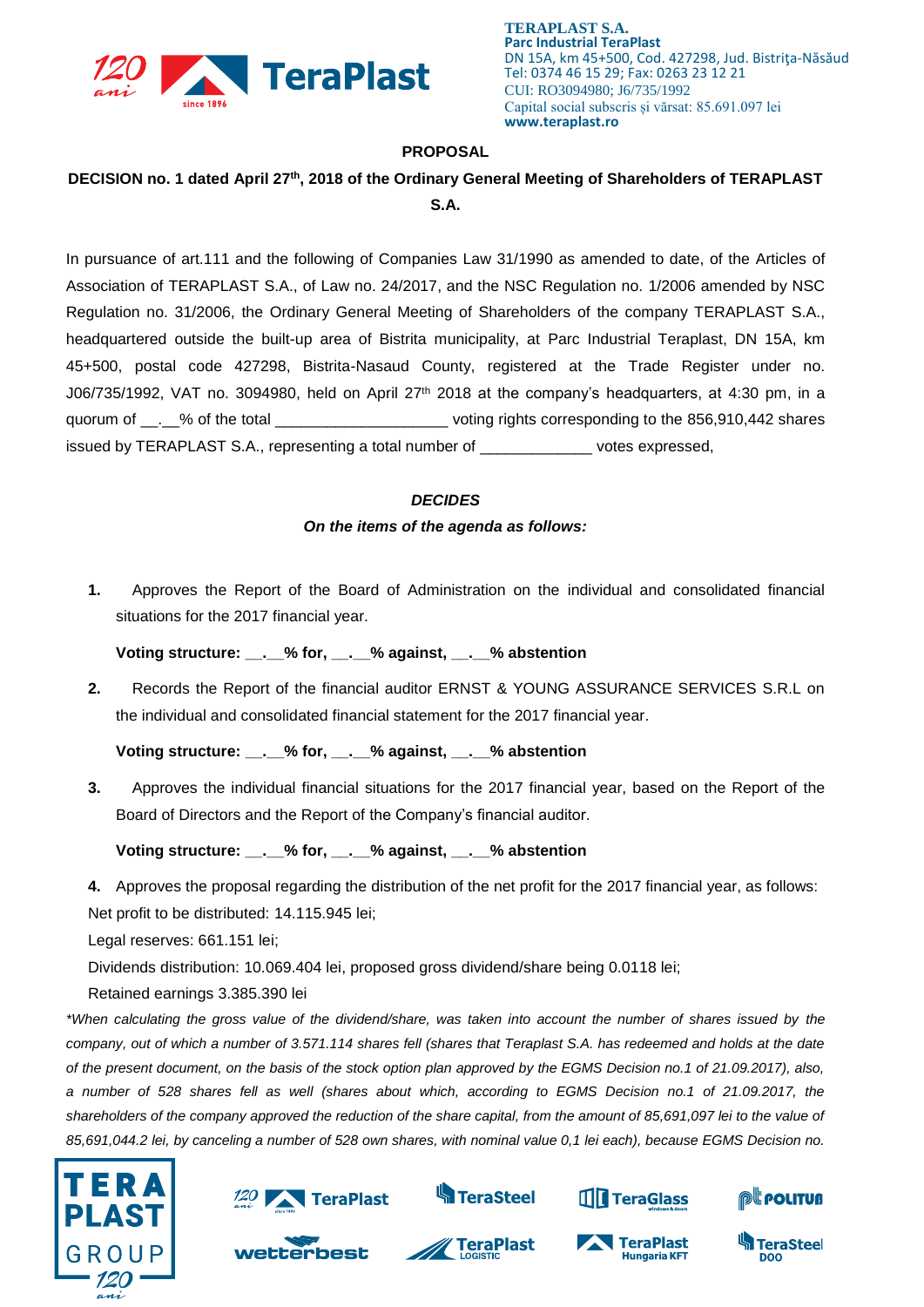

**TERAPLAST S.A. Parc Industrial TeraPlast** DN 15A, km 45+500, Cod. 427298, Jud. Bistriţa-Năsăud Tel: 0374 46 15 29; Fax: 0263 23 12 21 CUI: RO3094980; J6/735/1992 Capital social subscris și vărsat: 85.691.097 lei **www.teraplast.ro**

*1 of 21.09.2017 was registered at the TRO Bistrita-Nasaud and the necessary documents were sent to FSA for the issuance of the certificate of registration of securities evidencing the reduction of the share capital.*

**Voting structure: \_\_.\_\_% for, \_\_.\_\_% against, \_\_.\_\_% abstention**

**5.** Approves the consolidated financial statements for the 2017 financial year, according to the Report of the Board of Directors and the Report of the Company's financial auditor.

**Voting structure: \_\_.\_\_% for, \_\_.\_\_% against, \_\_.\_\_% abstention**

**6.** Approves the discharge of the Company's Board of Directors for the 2017 financial year.

**Voting structure: \_\_.\_\_% for, \_\_.\_\_% against, \_\_.\_\_% abstention**

**7.** Approves the Budget of Revenues and Expenses for the 2018 financial year.

**Voting structure: \_\_.\_\_% for, \_\_.\_\_% against, \_\_.\_\_% abstention**

**8.** Approves the Investment Program for the 2018 financial year

**Voting structure: \_\_.\_\_% for, \_\_.\_\_% against, \_\_.\_\_% abstention**

**9.** Approves the proposal of keeping the level of the remuneration for the members of the Board of Directors for the 2018 financial exercise to the same net level as in 2017 financial exercise. The remuneration thus established shall remain valid until the next ordinary general meeting approving the amount of the administrators' remuneration.

**Voting structure: \_\_.\_\_% for, \_\_.\_\_% against, \_\_.\_\_% abstention**

**10.** Approves the payment to the Company's Board of Directors of a difference of indemnity resulting from the monthly indexation of 19.9% of the gross remuneration established by the administration contract for the period between 01.01.2018 and the date of the ordinary general meeting approving the amount of the administrators' 2018, so as to ensure to administrators, for the period in question, the same level of net indemnities as before the entry into force of GEO no. 79/2017 for amending and completing the Law no. 227/2015 regarding the Fiscal Code.

**Voting structure: \_\_.\_\_% for, \_\_.\_\_% against, \_\_.\_\_% abstention**

**11.**Elect Mr./Ms. \_\_\_\_\_\_\_\_\_\_\_\_\_\_\_\_\_\_ as an independent member for the Audit Committee, for a mandate equal to that of the Board of Directors in accordance with Article 2 (12) (A) of Title I, Chapter I, Law 162/2017 and Article 65 of Title I, Chapter IX, Law 162/2017;

**Voting structure: \_\_.\_\_% for, \_\_.\_\_% against, \_\_.\_\_% abstention**

**12.** Establishes the date of **June 11th, 2018 as the registration date** when the shareholders affected by the decisions adopted by the Ordinary General Meeting of Shareholders shall be identified.

**Voting structure: \_\_.\_\_% for, \_\_.\_\_% against, \_\_.\_\_% abstention**





wetterbest



**TeraPlast** 



TeraPlast

**Hungaria KFT**